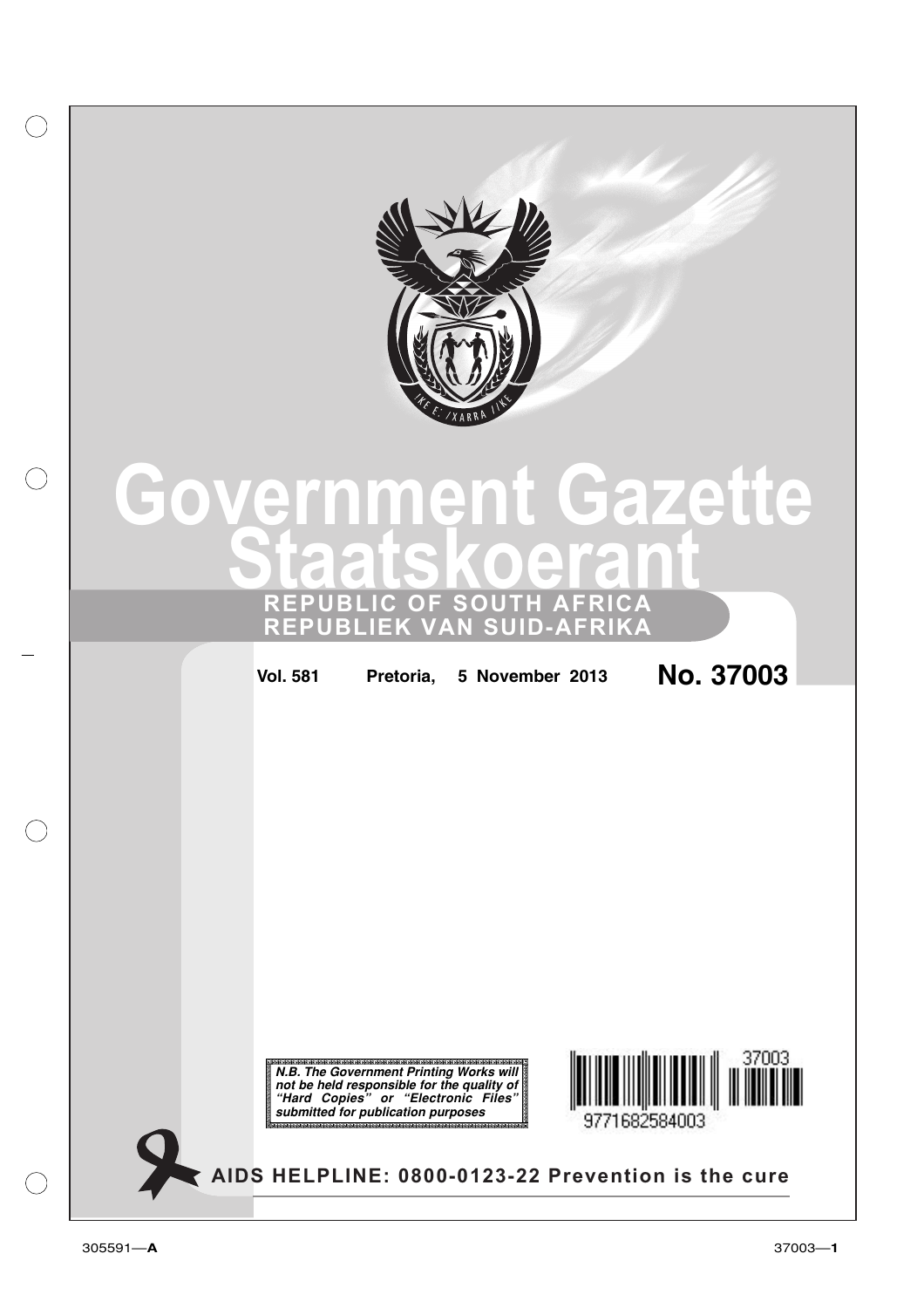#### **IMPORTANT NOTICE**

**The Government Printing Works will not be held responsible for faxed documents not received due to errors on the fax machine or faxes received which are unclear or incomplete. Please be advised that an "OK" slip, received from a fax machine, will not be accepted as proof that documents were received by the GPW for printing. If documents are faxed to the GPW it will be the sender's responsibility to phone and confirm that the documents were received in good order.**

**Furthermore the Government Printing Works will also not be held responsible for cancellations and amendments which have not been done on original documents received from clients.**

|  | <b>CONTENTS • INHOUD</b> |  |  |
|--|--------------------------|--|--|
|--|--------------------------|--|--|

No.  $\sim$  No.

#### **GOVERNMENT NOTICE**

#### **Basic Education, Department of**

Government Notice

852 National Education Policy Act (27/1996): Correction Notice: Appointment of members to serve on a Ministerial Committee to investigate the current promotion requirements and other related matters that impact on the standards of the National Senior Certificate................................................................................................................................... 3 37003

Page

Gazette No.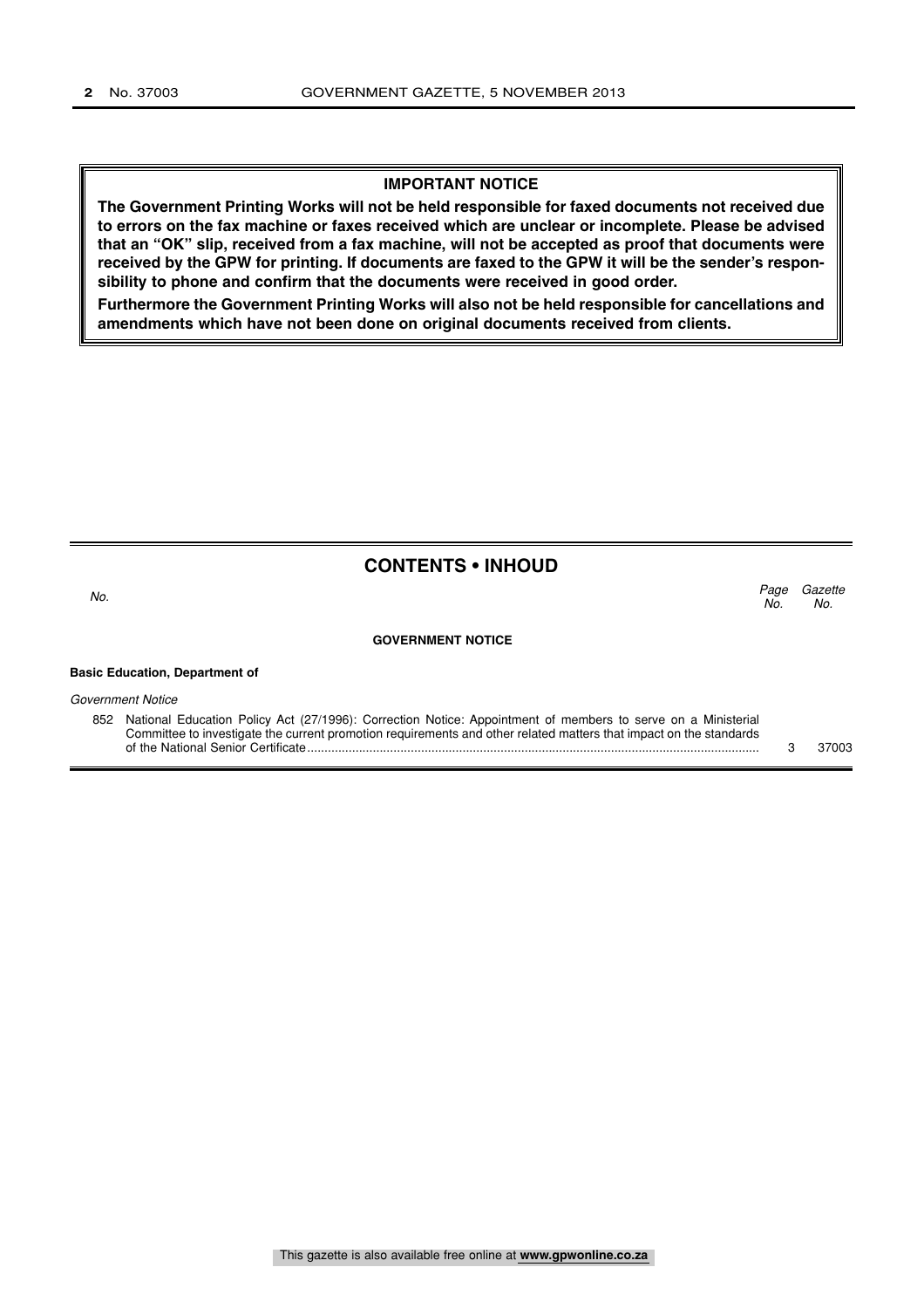# GOVERNMENT NOTICE

### **DEPARTMENT OF BASIC EDUCATION**

**No. 852 5 November 2013**

NATIONAL EDUCATION POLICY ACT, 1996 (ACT NO. 27 OF 1996)

## CORRECTION NOTICE

APPOINTMENT OF MEMBERS TO SERVE ON A MINISTERIAL COMMITTEE TO INVESTIGATE THE CURRENT PROMOTION REQUIREMENTS AND OTHER RELATED MATTERS THAT IMPACT ON THE STANDARD OF THE NATIONAL SENIOR CERTIFICATE

I, Angelina Matsie Motshekga, Minister of Basic Education, in terms of section 5(1) of the National Education Policy Act, 1996 (Act No. 27 of 1996), effect corrections to the Appointment of members to serve on a Ministerial Committee to investigate the current promotion requirements and other related matters that impact on the standard of the National Senior Certificate, published under Government Gazette No. 36677 of 18 July 2013, as per attached Schedule.

MS AM MOTSHEKGA, MP MINISTER OF BASIC EDUCATION DATE: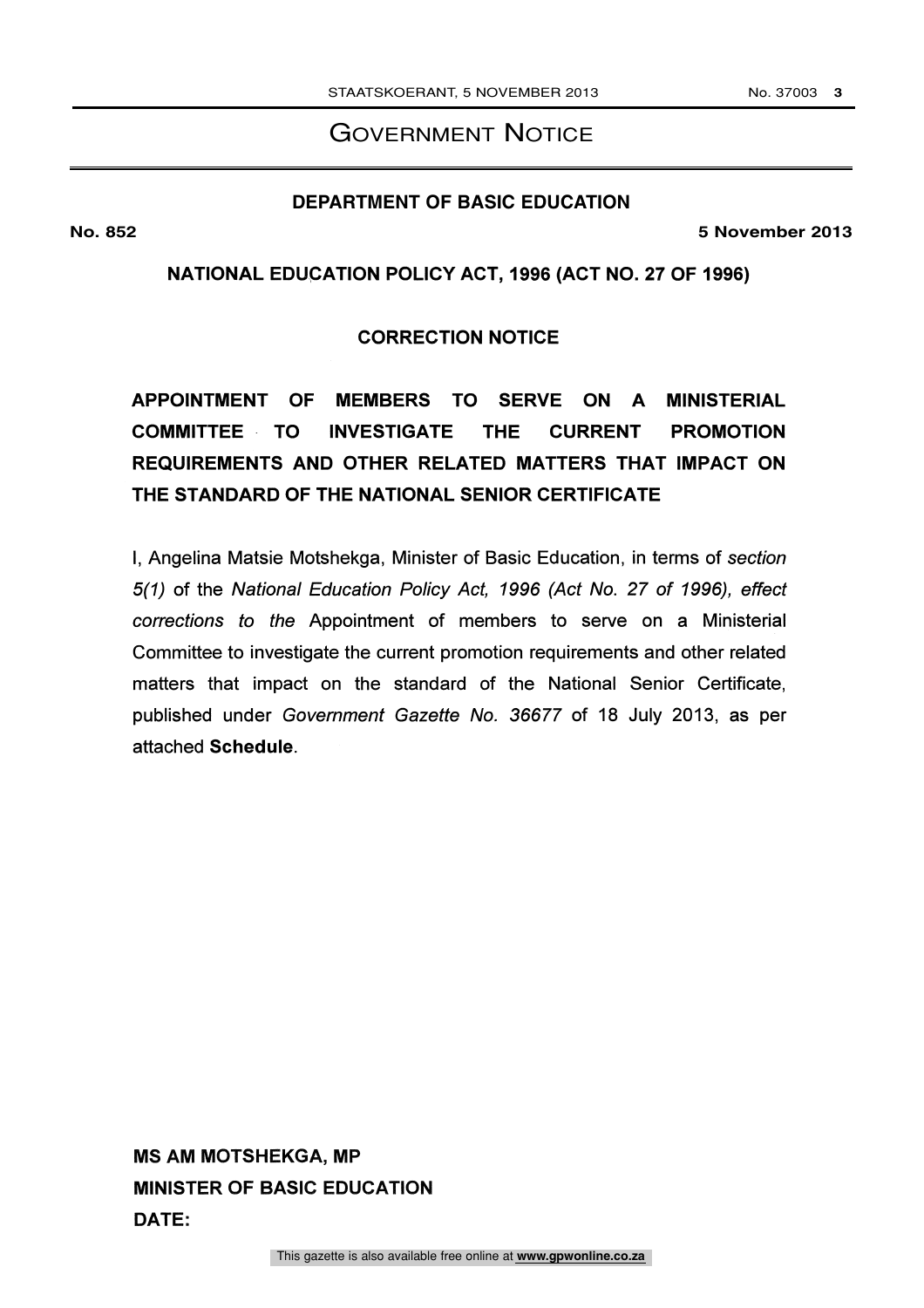### DEPARTMENT OF BASIC EDUCATION

### NATIONAL EDUCATION POLICY ACT, 1996 (ACT NO. 27 OF 1996)

APPOINTMENT OF MEMBERS TO SERVE ON A MINISTERIAL COMMITTEE TO INVESTIGATE THE CURRENT PROMOTION REQUIREMENTS AND OTHER RELATED MATTERS THAT IMPACT ON THE STANDARD OF THE NATIONAL SENIOR CERTIFICATE

### GENERAL EXPLANATORY NOTE

- [.......] Words in bold in square brackets indicate omissions from the existing Government Notice.
- Words underlined with a solid line indicate insertions into the existing Government Notice.

#### **SCHEDULE**

## Amendment of Paragraph 1 of Government Notice No. 504 in Government Gazette No. 36677 of 18 July 2013

- 1. The Table listing the names of the Technical Committee members in Paragraph 1 is hereby amended by-
	- (a) The substitution of the constituency of Professor Howie at No. 5 with the following constituency -

"[Higher Education South Africa] University of Pretoria"."

(b) The addition of the names of the Secretariat as numbers 7 and 8-

| NO. | <b>NAME</b>                 | <b>CONSTITUENCY</b>                  |  |
|-----|-----------------------------|--------------------------------------|--|
| 1.  | Professor BP O'Connell      | University of the Western Cape       |  |
| 2.  | Mr G Khosa                  | <b>JET Education Services</b>        |  |
| 3.  | Ms EM Khembo                | University of the Witwatersrand      |  |
| 4.  | <b>Professor S Motala</b>   | University of Johannesburg           |  |
| 5.  | <b>Professor S Howie</b>    | <b>Higher Education South Africa</b> |  |
| 6.  | <b>Professor R Vithal</b>   | University of KwaZulu-Natal          |  |
| 7.  | Ms K Sechoaro (Secretariat) | Department of Basic Education        |  |
| 8.  | Dr L Kriel (Secretariat)    | Department of Basic Education"       |  |

#### "TECHNICAL COMMITTEE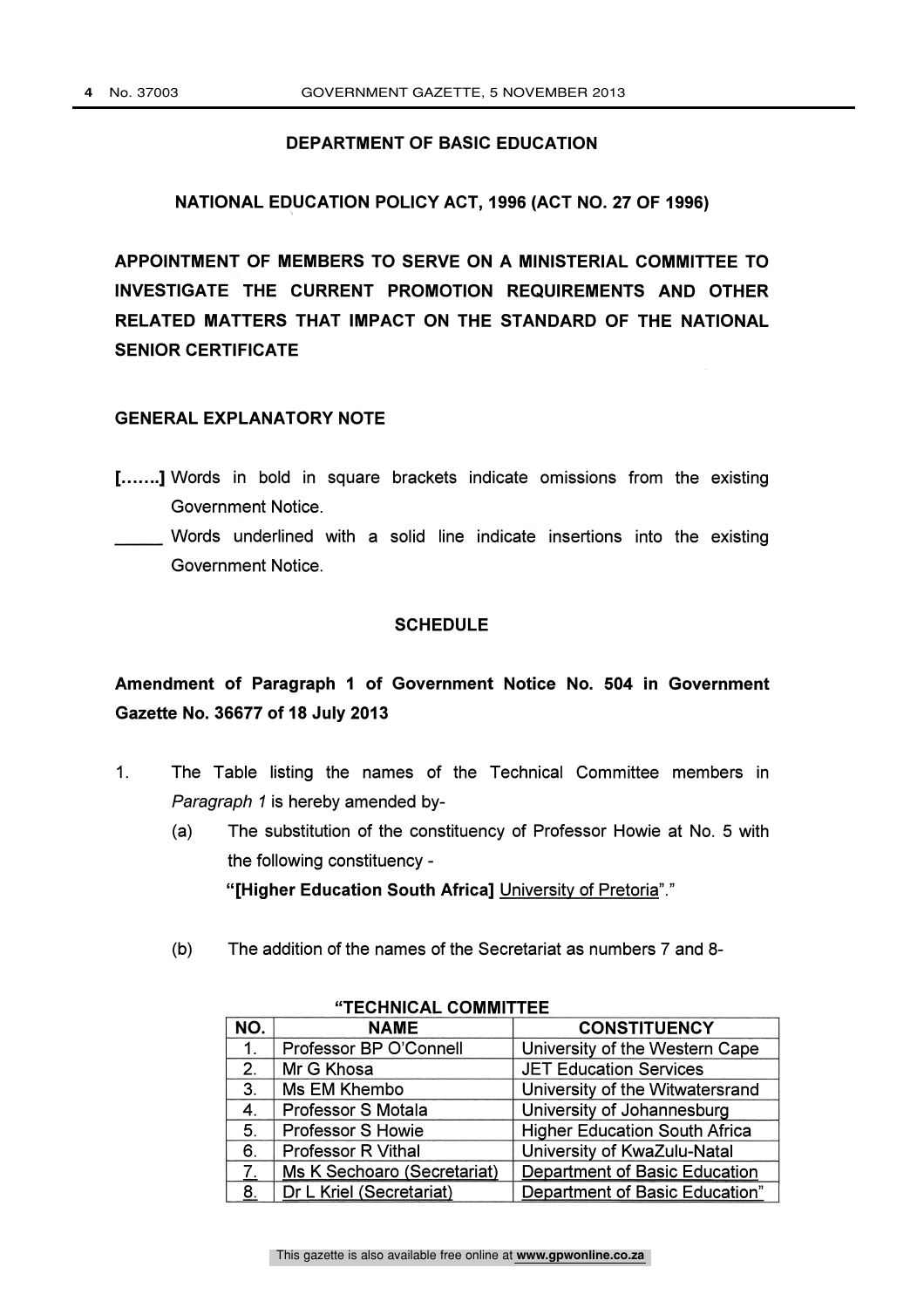# Amendment of Paragraph 2 of Government Notice No. 504 in Government Gazette No. 36677 of 18 July 2013

2. Paragraph 2 is hereby amended by the substitution for sub-paragraphs (b) and (c) of the following new sub-paragraph (b) -

"The Ministerial Committee will be responsible to-

- (a) investigate all facets of the National Senior Certificate and making recommendations to the Minister on how these matters can be addressed;
- [(b) demonstrate to the South African public that the Department of Basic Education is committed to maintaining the credibility of the National Senior Certificate; and
- (c) improve the public perception and confidence in the National Senior Certificate qualification]
- (b) produce a report that is accessible to the South African public about the status of the National Senior Certificate, especially in relation to its guality and efficacy, relative to standards appropriate to the 21<sup>st</sup> century.".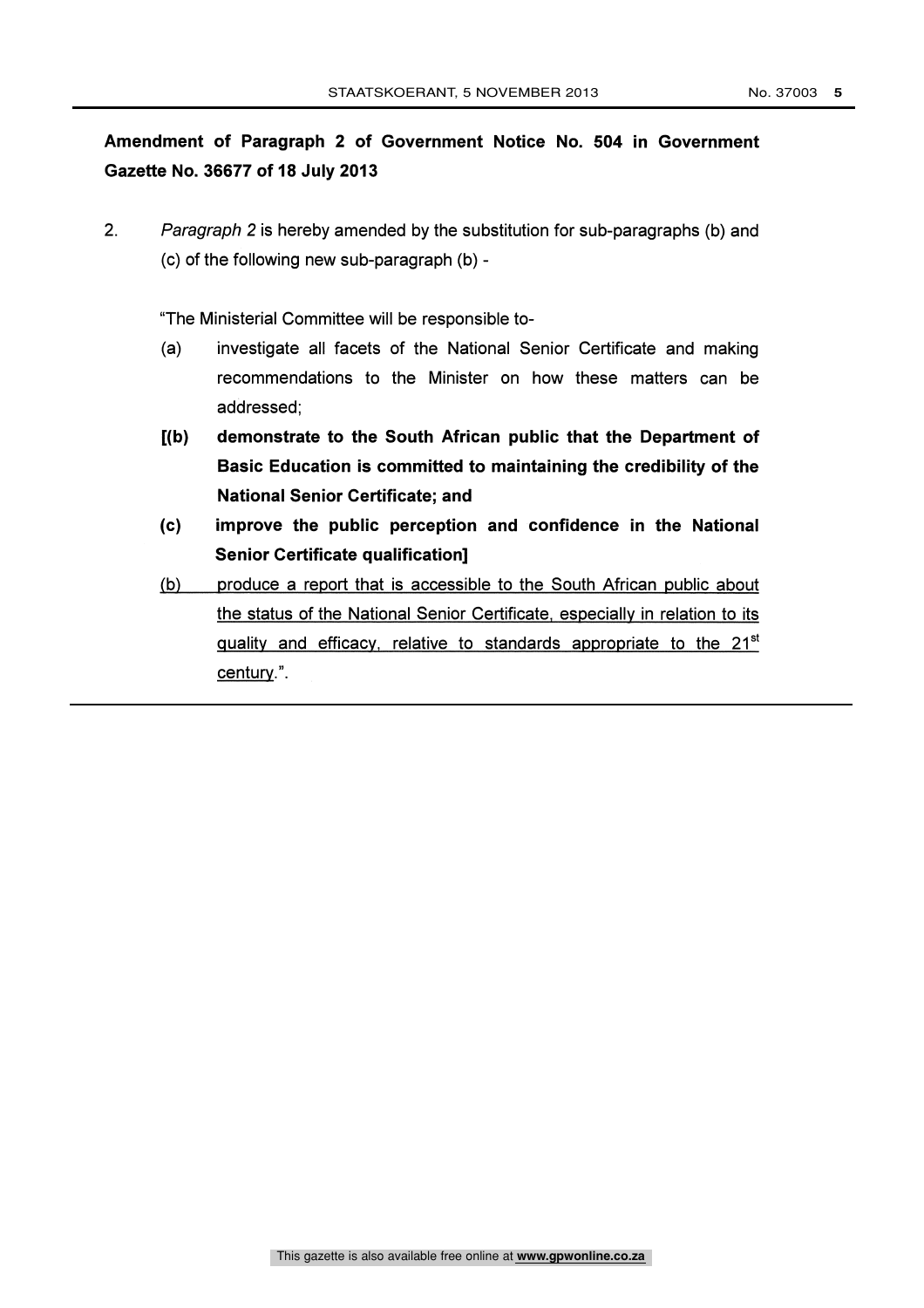This gazette is also available free online at **www.gpwonline.co.za**